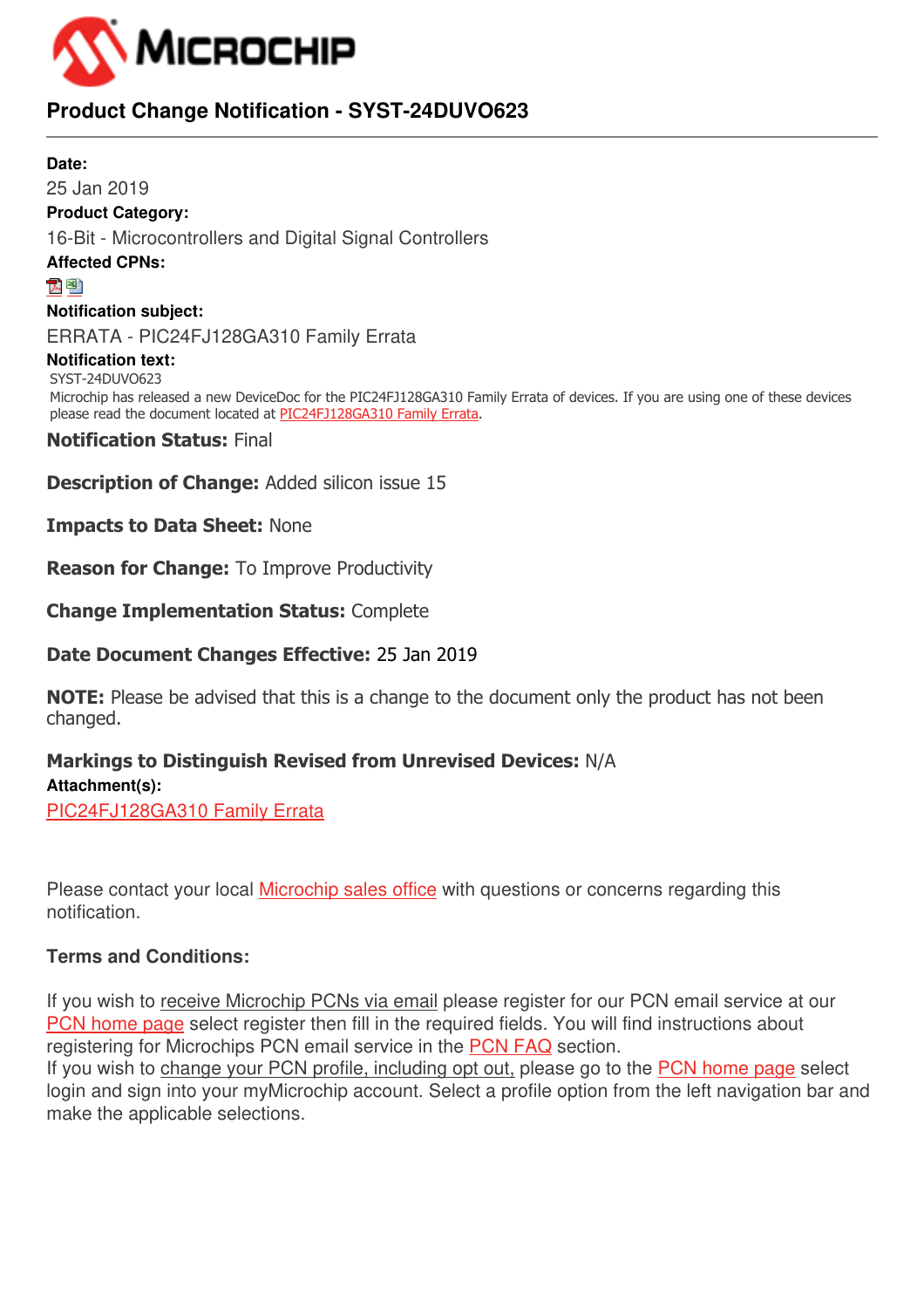Affected Catalog Part Numbers (CPN)

PIC24FJ128GA306-I/MR PIC24FJ128GA306-I/PT PIC24FJ128GA306-I/PTC06 PIC24FJ128GA306-I/PTC09 PIC24FJ128GA306-I/PTREL PIC24FJ128GA306T-I/MR PIC24FJ128GA306T-I/PT PIC24FJ128GA306T-I/PT025 PIC24FJ128GA306T-I/PTC02 PIC24FJ128GA308-I/PT PIC24FJ128GA308-I/PTC03 PIC24FJ128GA308T-I/PT PIC24FJ128GA310-I/BG PIC24FJ128GA310-I/PF PIC24FJ128GA310-I/PT PIC24FJ128GA310-I/PTC04 PIC24FJ128GA310-I/PTC09 PIC24FJ128GA310-I/PTREL PIC24FJ128GA310T-I/BG PIC24FJ128GA310T-I/PT PIC24FJ64GA306-I/MR PIC24FJ64GA306-I/PT PIC24FJ64GA306-I/PTC08 PIC24FJ64GA306-I/PTREL PIC24FJ64GA306T-I/MR PIC24FJ64GA306T-I/MR024 PIC24FJ64GA306T-I/PT PIC24FJ64GA308-I/PT PIC24FJ64GA308T-I/PT PIC24FJ64GA310-I/BG PIC24FJ64GA310-I/BGC07 PIC24FJ64GA310-I/PF PIC24FJ64GA310-I/PT PIC24FJ64GA310-I/PTC10 PIC24FJ64GA310-I/PTREL PIC24FJ64GA310T-I/BG PIC24FJ64GA310T-I/PT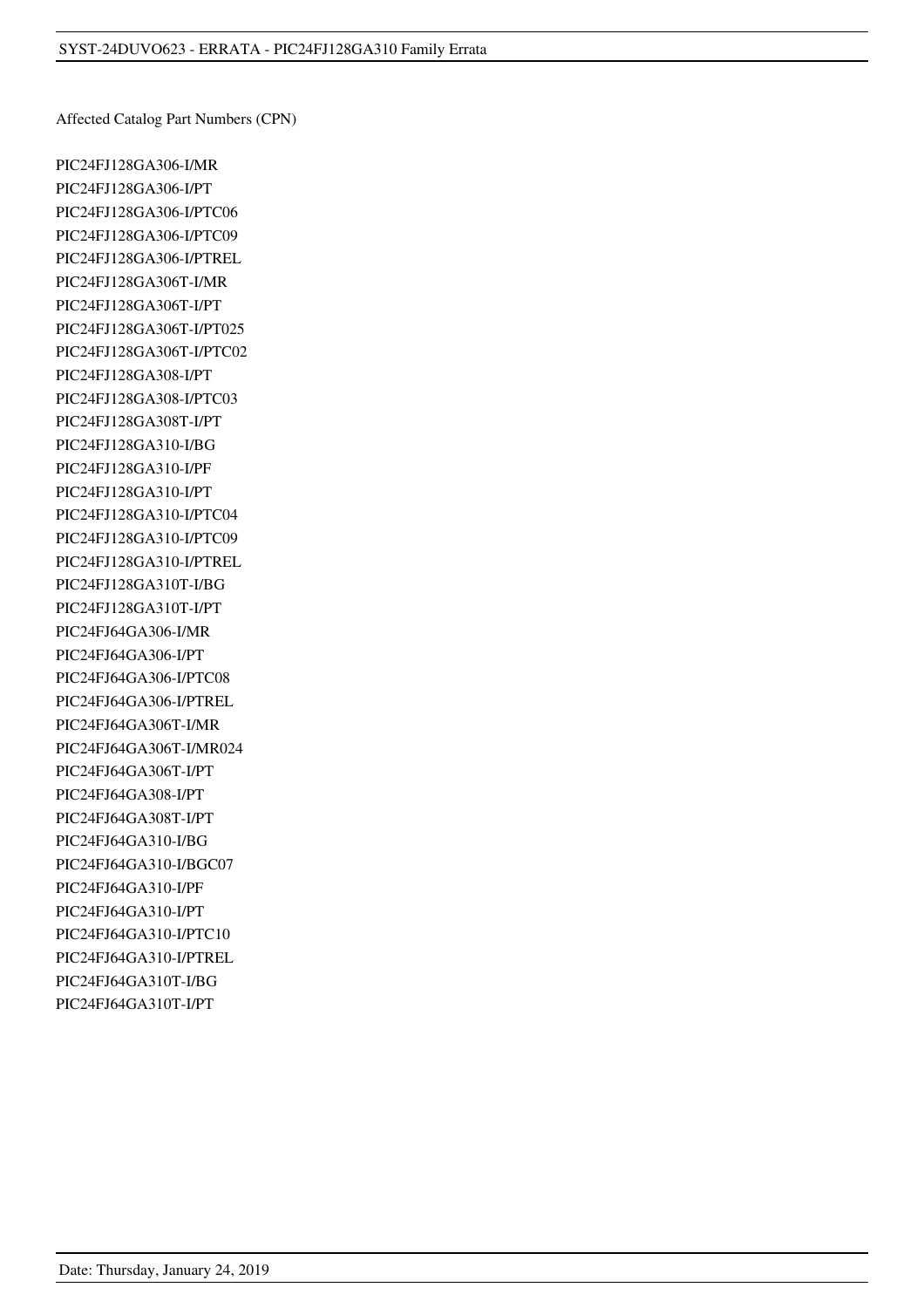

# **PIC24FJ128GA310 FAMILY**

# **PIC24FJ128GA310 Family Silicon Errata and Data Sheet Clarification**

The PIC24FJ128GA310 family devices that you have received conform functionally to the current Device Data Sheet (DS30009996**G**), except for the anomalies described in this document.

The silicon issues discussed in the following pages are for silicon revisions with the Device and Revision IDs listed in [Table 1](#page-2-0). The silicon issues are summarized in [Table 2](#page-3-0).

The errata described in this document will be addressed in future revisions of the PIC24FJ128GA310 family silicon.

**Note:** This document summarizes all silicon errata issues from all revisions of silicon, previous as well as current. Only the issues indicated in the last column of [Table 2](#page-3-0) apply to the current silicon revision (**C0**).

Data Sheet clarifications and corrections start on [Page 7](#page-8-0), following the discussion of silicon issues.

The silicon revision level can be identified using the current version of MPLAB® IDE and Microchip's programmers, debuggers and emulation tools, which are available at the Microchip corporate website (www.microchip.com).

For example, to identify the silicon revision level using MPLAB IDE in conjunction with MPLAB ICD 2 or PICkit™ 3:

- 1. Using the appropriate interface, connect the device to the MPLAB ICD 2 programmer/ debugger or PICkit<sup>™</sup> 3.
- 2. From the main menu in MPLAB IDE, select *Configure>Select Device*, and then select the target part number in the dialog box.
- 3. Select the MPLAB hardware tool (*Debugger>Select Tool*).
- 4. Perform a "Connect" operation to the device (*Debugger>Connect*). Depending on the development tool used, the part number *and* Device Revision ID value appear in the **Output** window.

**Note:** If you are unable to extract the silicon revision level, please contact your local Microchip sales office for assistance.

The DEVREV values for the various PIC24FJ128GA310 family silicon revisions are shown in [Table 1.](#page-2-0)

#### Part Number **Device ID**<sup>([1\)](#page-2-1)</sup> **Revision ID for Silicon Revision([2\)](#page-2-2) B2 C0** PIC24FJ64GA306 46C0h 4 6 PIC24FJ64GA308 46C4h PIC24FJ64GA310 | 46C8h PIC24FJ128GA306 46C2h PIC24FJ128GA308 46C6h PIC24FJ128GA310 46CAh

# <span id="page-2-0"></span>**TABLE 1: SILICON DEVREV VALUES**

<span id="page-2-2"></span><span id="page-2-1"></span>**Note 1:** The Device IDs (DEVID and DEVREV) are located at the last two implemented addresses of configuration memory space. They are shown in hexadecimal in the format, "DEVID DEVREV".

**2:** Refer to the *"PIC24FJXXXDA1/DA2/GB2/GA3/GC0 Families Flash Programming Specification"* (DS39970) for detailed information on Device and Revision IDs for your specific device.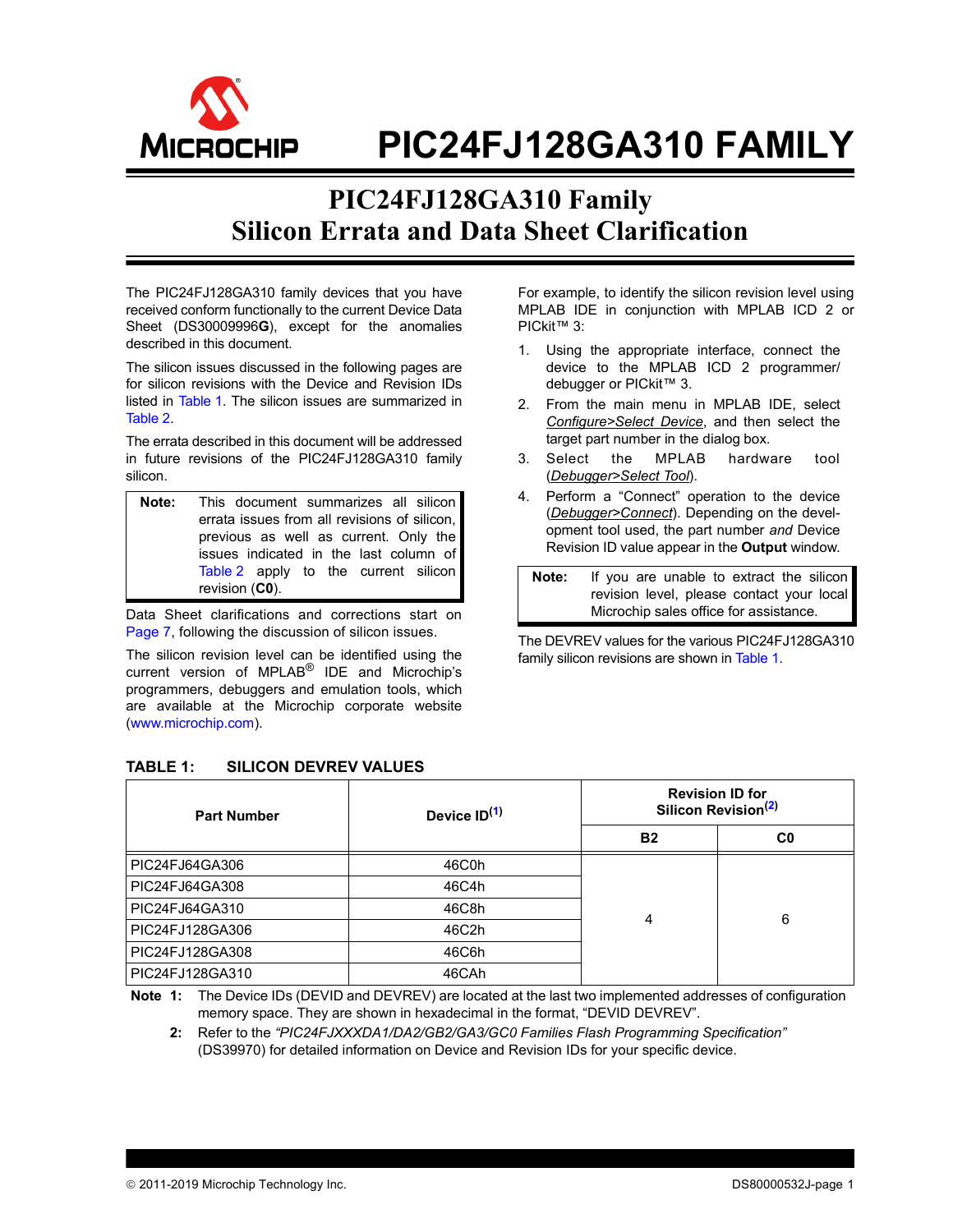# **PIC24FJ128GA310 FAMILY**

## <span id="page-3-0"></span>**TABLE 2: SILICON ISSUE SUMMARY**

| <b>Module</b>     | <b>Feature</b>                     | <b>Item</b><br><b>Number</b> | <b>Issue Summary</b>                                                                             |              | <b>Affected</b><br>Revisions <sup>(1)</sup> |
|-------------------|------------------------------------|------------------------------|--------------------------------------------------------------------------------------------------|--------------|---------------------------------------------|
|                   |                                    |                              |                                                                                                  | <b>B2</b>    | C <sub>0</sub>                              |
| A/D               | Threshold<br>Detect                | 1.                           | Auto-scan feature may not trigger correctly in Sleep<br>mode.                                    | X            |                                             |
| A/D               | Threshold<br>Detect                | 2.                           | In Auto-Scan mode, the highest number A/D channel<br>may not cause an interrupt.                 | X            |                                             |
| A/D               | Accuracy                           | 3 <sub>1</sub>               | Noise injection on A/D input pin during A/D operation<br>(when reading a high-impedance input).  | $\mathsf{x}$ | $\times$                                    |
| Core              | VBAT mode                          | $\overline{4}$ .             | VBTBOR (CW3<7>) is not functional.                                                               | $\times$     | X                                           |
| <b>RTCC</b>       |                                    | 5.                           | During a Power-on Reset, the RTCC may be enabled.                                                | X            |                                             |
| A/D               | <b>DNL</b>                         | 6.                           | DNL will not meet data sheet specifications and possible<br>missing codes.                       | X            |                                             |
| Core              | Deep Sleep                         | 7.                           | IPD maximum numbers are higher than in the data sheet.                                           | X            | X                                           |
| A/D               | <b>DMA PIA</b><br>Mode             | 8.                           | DMA with A/D in PIA mode will not work.                                                          | $\times$     |                                             |
| Reset             | Low-Voltage/<br>Retention<br>Sleep | 9.                           | POR and BOR bits may get set after Reset.                                                        | X            | $\mathsf{x}$                                |
| A/D               |                                    | 10 <sub>1</sub>              | Band gap input (VBG/2) is not functional.                                                        | $\times$     | X                                           |
| Reset             | <b>VBAT and POR</b>                | 11.                          | POR failure without proper voltage on VBAT pin.                                                  | X            |                                             |
| <b>LCD</b>        | SEG37                              | 12.                          | LCD pin, SEG37, does not work on 80-pin devices.                                                 | X            | X.                                          |
| Power-on<br>Reset | <b>POR</b>                         | 13.                          | Power-on Reset is not getting re-initialized.                                                    | X            | X                                           |
| Core              | Sleep                              | 14.                          | Address trap may occur in Sleep mode with<br>VREGS (RCON<8>) = $1$ when the system clock is FRC. | X            | X                                           |
| Core              | Low-Voltage/<br>Retention<br>Sleep | 15.                          | If the device is woken immediately after a Retention<br>Sleep, the device may get a Reset.       | X            | X                                           |

<span id="page-3-1"></span>**Note 1:** Only those issues indicated in the last column apply to the current silicon revision.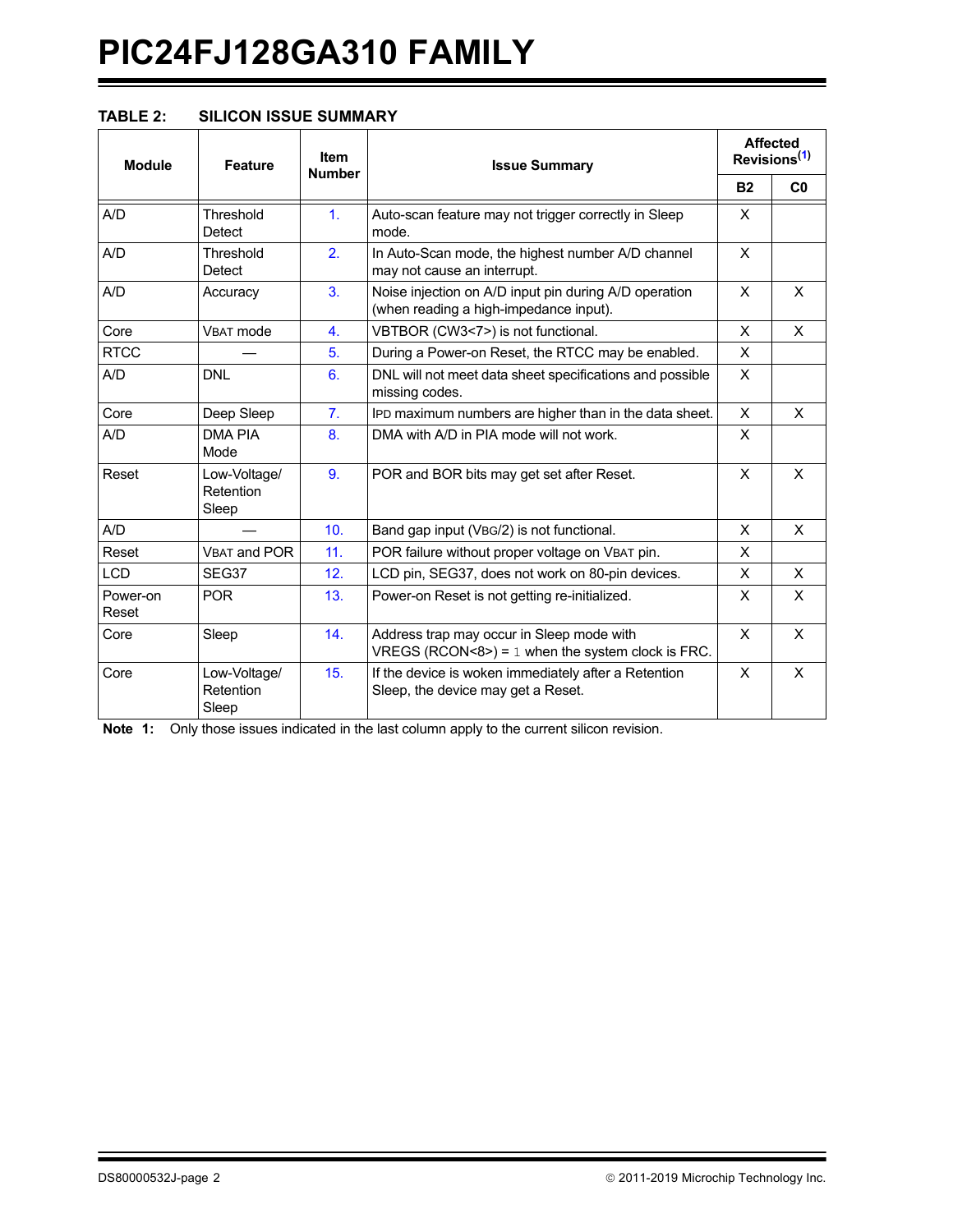#### **Silicon Errata Issues**

| Note: | Corrections are shown in bold. Where         |  |  |  |
|-------|----------------------------------------------|--|--|--|
|       | possible, the original bold text formatting. |  |  |  |

#### <span id="page-4-3"></span>**1. Module: A/D (Threshold Detect)**

When the auto-scan feature of the Threshold Detect is enabled (AD1CON5 <  $15$  > = 1), the automatic scan may fail when these conditions occur together:

- The Device is in Sleep mode, and
- Timer1 is selected as the sample trigger clock source (AD1CON1<7:4> = 0110).

Timer1 and other timers will function correctly as sample triggers in other power-saving modes, such as Idle mode.

#### **Work around**

Use INT0 to trigger the A/D in Sleep mode.

#### **Affected Silicon Revisions**

| B2   C0 |  |  |  |  |
|---------|--|--|--|--|
|         |  |  |  |  |

#### <span id="page-4-0"></span>**2. Module: A/D (Threshold Detect)**

In Auto-Scan mode (AD1CON5<15> = 1), when the Auto-Scan Interrupt mode bits are set to '11'  $(AD1CON5 < 9:8 > = 11)$ , the highest number channel selected for scanning in AD1CSSL, or AD1CSSH, may not trigger an interrupt on a valid comparison.

#### **Work around**

Add a dummy channel to the scanning sequence. For example, when scanning AN0 and AN1, set AD1CSSL to 0x0007 or 0x8003, or whatever is practical given the implementation.

Also, if the highest number channel needs to be scanned, the AD1CHITH register bits can be polled to observe a valid comparison.

#### **Affected Silicon Revisions**

| $B2$ $C0$ |  |  |  |
|-----------|--|--|--|
|           |  |  |  |

#### <span id="page-4-1"></span>**3. Module: A/D (Accuracy)**

Noise injection on the A/D input pin during A/D operation (when reading a high-impedance input) may adversely affect the conversion results.

#### **Work around**

Increase the sample time for the channel that is being converted or reduce the source impedance.

#### **Affected Silicon Revisions**

| $B2$ $C0$ |  |  |  |  |
|-----------|--|--|--|--|
|           |  |  |  |  |

#### <span id="page-4-2"></span>**4. Module: Core (VBAT Mode)**

VBTBOR (CW3<7>) will not work correctly. The behavior of this bit is different in Revision B2 and C0.

In Revision B2, it does not matter if this bit (CW3<7>) is '1' or '0', the feature will not work.

In Revision C0, the feature is available but may not work correctly, so it is recommended to maintain CW3<7> =  $0$  to disable the VBTBOR. If the bit is maintained as '1', the RTCC may be reset above VBT voltage (1.6V).

#### **Work around**

The application can monitor the VBAT voltage using ADC after a POR in VBAT mode. The ADC is internally connected to VBAT to measure VBAT/2 (CH0SB<4:0>= 11111).

The VBAT can be monitored using ADC, and if the VBAT has gone below VBT (1.6V), RTCC needs to be reconfigured with the correct date and time.

| B2 CO |  |  |  |  |
|-------|--|--|--|--|
| v     |  |  |  |  |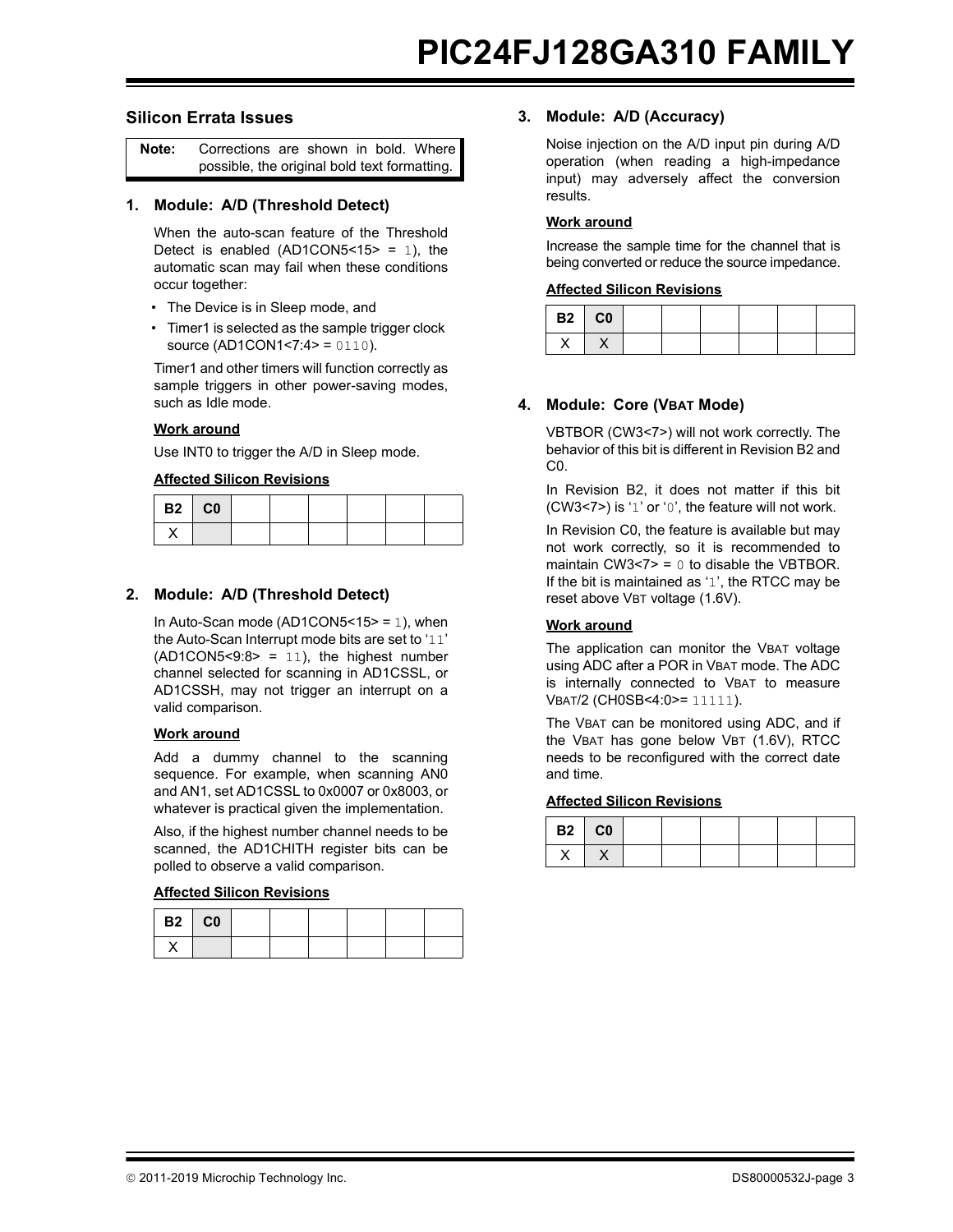#### <span id="page-5-0"></span>**5. Module: RTCC**

During a Power-on Reset, the RTCC may be enabled.

#### **Work around**

To ensure that the RTCC is not enabled, make sure to clear the RTCEN bit after a POR. This is recommended whether RTCC is used or not.

<span id="page-5-5"></span>**EXAMPLE 1: DISABLING THE RTCC FOLLOWING POR**

After a POR, execute the code shown in [Example 1](#page-5-5) to disable the RTCC.

#### **Affected Silicon Revisions**

| $B2$ $C0$ |  |  |  |
|-----------|--|--|--|
|           |  |  |  |

#### MOV #NVMKEY, W1 ;move the address of NVMKEY into W1 MOV #0x55, W2 MOV W2, [W1] ;start 55/AA sequence MOV #0xAA, W3 MOV W3, [W1] BSET RCFGCAL, #13 ;set the RTCWREN bit RCFGCALbits.RTCEN=0;

## <span id="page-5-1"></span>**6. Module: A/D**

The DNL will not meet the data sheet specification; the DNL will be  $\leq$ 1.5. There may be possible missing codes in 12-bit mode in locations: 511, 1023, 1535, 2047, 2559, 3071, 3583.

#### **Work around**

None.

#### **Affected Silicon Revisions**

| B2 CO |  |  |  |  |
|-------|--|--|--|--|
|       |  |  |  |  |

## <span id="page-5-2"></span>**7. Module: Core (Deep Sleep)**

The IPD maximum number for Deep Sleep may not meet the data sheet specification (DC70).

The maximum value for Deep Sleep at 3.3V will be 6 µA.

#### **Work around**

None.

#### **Affected Silicon Revisions**

| <b>B2</b> C0 |  |  |  |  |
|--------------|--|--|--|--|
|              |  |  |  |  |

#### <span id="page-5-3"></span>**8. Module: A/D**

The A/D will not work with DMA in PIA mode.

#### **Work around**

None.

#### **Affected Silicon Revisions**

| B2 CO |  |  |  |  |
|-------|--|--|--|--|
|       |  |  |  |  |

#### <span id="page-5-4"></span>**9. Module: Reset**

When the device is in Low-Voltage/Retention Sleep mode (Sleep with CW1<10> =  $0$  and RETEN = 1), if a Master Clear Reset is given, the POR (RCON<0>) and BOR (RCON<1>) bits may get set after the Reset.

#### **Work around**

Use registers, such as DSGPR0 or DSGPR1, to indicate the device was in Low-Voltage/Retention Sleep mode before the MCLR Reset is given.

| B2   CO |  |  |  |  |
|---------|--|--|--|--|
|         |  |  |  |  |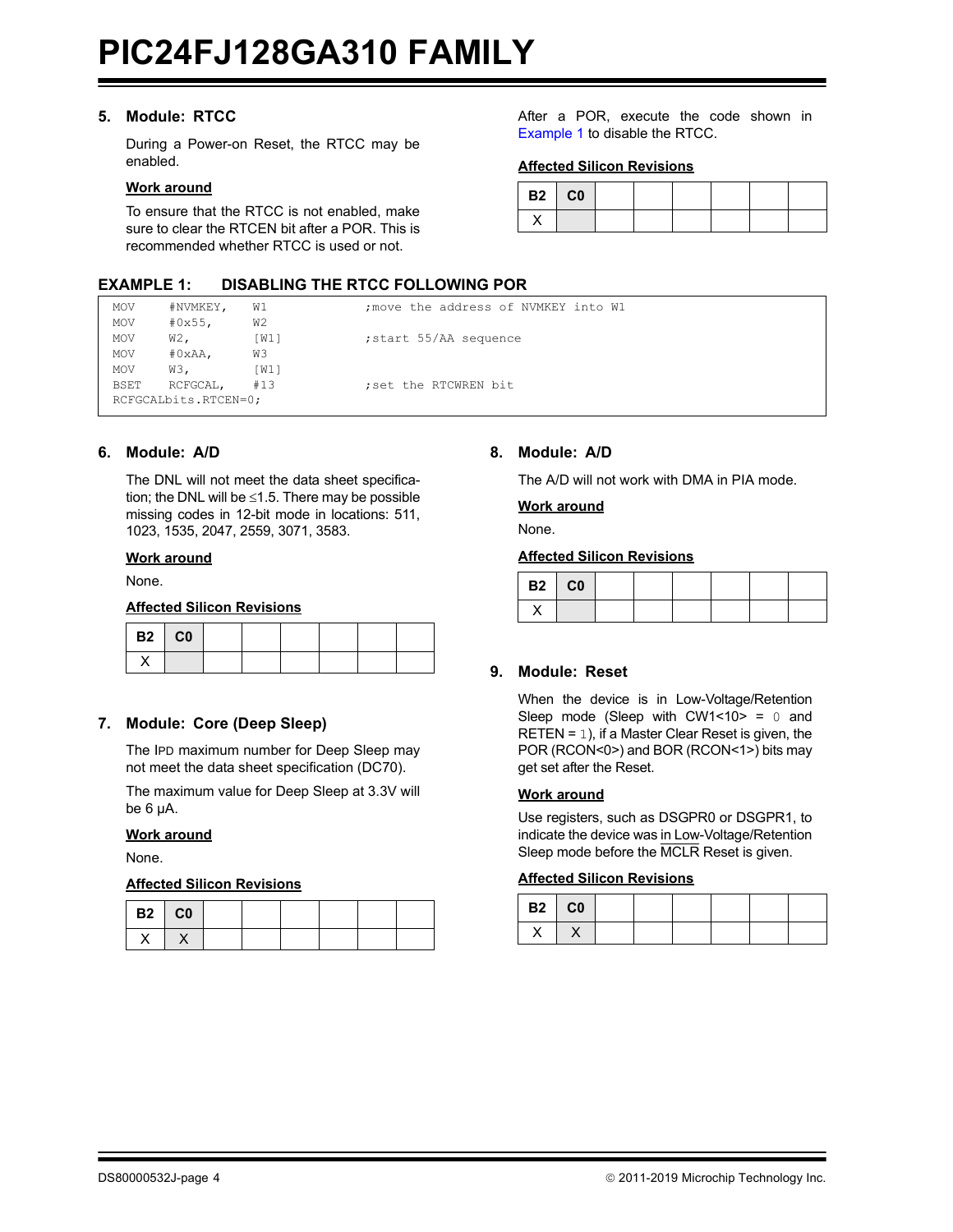#### <span id="page-6-3"></span>**10. Module: A/D**

The internal VBG/2 input channel is not functional. When this input is selected as the channel to be converted, no conversion will occur and a device Reset will occur.

#### **Work around**

None.

#### **Affected Silicon Revisions**

| <b>B2</b> C0 |  |  |  |  |
|--------------|--|--|--|--|
|              |  |  |  |  |

#### <span id="page-6-4"></span>**11. Module: Reset (VBAT and POR)**

For applications that use the VBAT feature, the device may fail to start/restart on POR if VBAT voltage is below 1.2V.

#### **Work around**

If the VBAT mode features will be used in the application, ensure that a VBAT source of at least 1.2V is always connected to the VBAT pin.

If the VBAT mode features are not to be used, always connect the VBAT pin to VDD, as recommended in the data sheet.

#### **Affected Silicon Revisions**

| <b>B2</b> C0 |  |  |  |  |
|--------------|--|--|--|--|
|              |  |  |  |  |

#### <span id="page-6-2"></span>**12. Module: LCD**

LCD segment, SEG37, will not function as an LCD segment pin. The issue only exists in the 80-pin devices (PIC24FJ128GA308 and PIC24FJ64GA308). The SEG37 pin works correctly on 100-pin devices.

#### **Work around**

None.

#### **Affected Silicon Revisions**

| B2 CO |  |  |  |  |
|-------|--|--|--|--|
|       |  |  |  |  |

#### <span id="page-6-0"></span>**13. Module: Power-on Reset**

When the device is operating with Brown-out Reset (BOR) disabled, it is recommended to follow the data sheet specification of starting the VDD from VSS to ensure an internal Power-on Reset. Failing to do so may result in the device failing to start up or other unexpected behavior.

#### **Work around**

There are three work arounds to resolve the issue:

- 1. Enable the BOR to ensure that the device gets a proper Power-on Reset.
- 2. If the BOR cannot be enabled, always start the VDD from VSS to ensure a proper Poweron Reset (Parameter No. DC16 in Table 32-3 of **Section 32.0 "Electrical Characteristics"** in the data sheet).
- 3. Use an external voltage supervisor chip on the MCLR pin to hold the MCLR low when the power supply voltage is between 1.4V and 2.0V. Release MCLR after the VDD is in the operating range.

#### **Affected Silicon Revisions**

| $B2$ $C0$ |  |  |  |
|-----------|--|--|--|
| . .       |  |  |  |

#### <span id="page-6-1"></span>**14. Module: Core**

In Sleep mode, with the following conditions:

- 1. Sleep mode with VREGS (RCON<8>) =  $1$ (for faster wake-up).
- 2. System clock is used as the FRC.

An address trap may occur if an interrupt wakes up the device immediately after executing the SLEEP instruction (within 500 ns).

#### **Work around**

There are two ways to resolve the issue:

- 1. Select the FRCDIV as the system clock and use the following steps:
	- a) Before going to Sleep, change the clock divider to the slowest speed (RCDIV<2:0> (CLKDIV<10:8>) = 111).
	- b) Execute the SLEEP instruction.
	- c) When the interrupt wakes up the device, switch the FRCDIV to the required clock (RCDIV<2:0> (CLKDIV<10:8>) = *required clock*).

Repeat the above steps any time the device goes to Sleep and wakes up.

OR

2. Execute Sleep with VREGS (RCON<8>) = 0.

| B2   C0 |  |  |  |  |
|---------|--|--|--|--|
|         |  |  |  |  |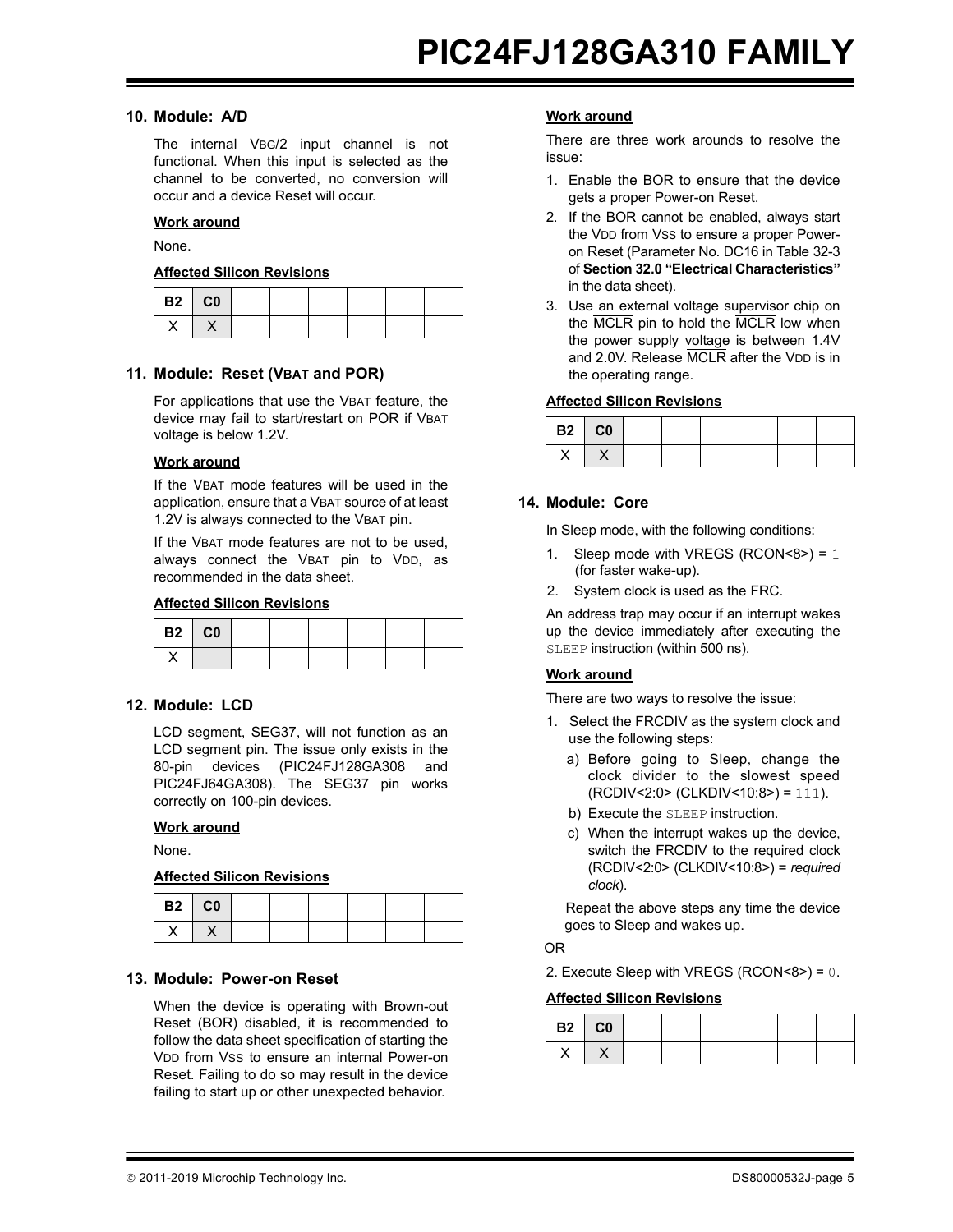#### <span id="page-7-0"></span>**15. Module: Core**

When the device wakes from a Low-Voltage/ Retention Sleep mode (Sleep with CW1<10> = 0 and RETEN =  $1$ ), if the wake-up event is within 1 ms after the SLEEP instruction, the device may go into Reset.

#### **Work around**

Enable the BOR to ensure that the device band gap is enabled during the Retention Sleep.

| $B2$ CO |  |  |  |  |
|---------|--|--|--|--|
|         |  |  |  |  |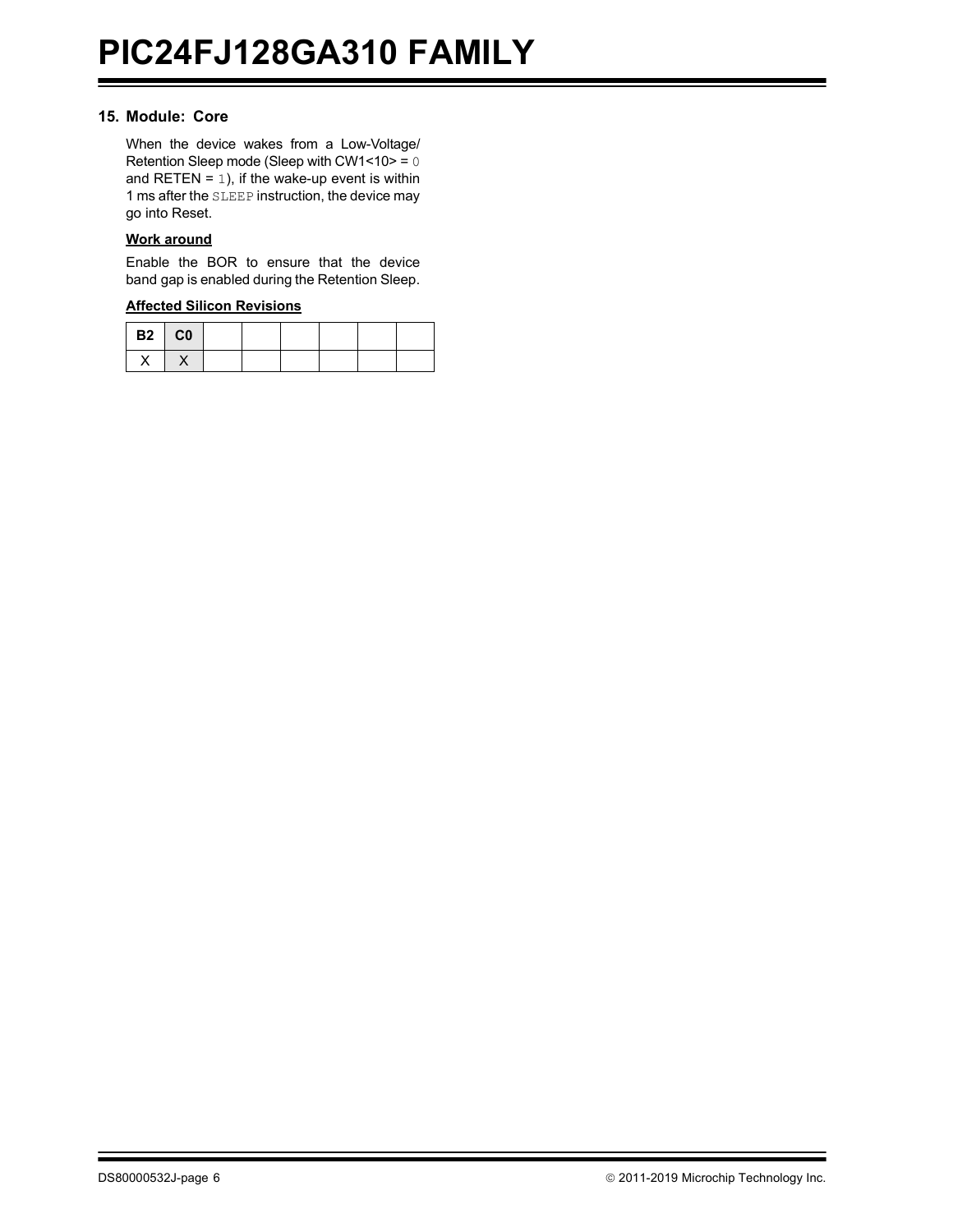## <span id="page-8-0"></span>**Data Sheet Clarifications**

The following typographic corrections and clarifications are to be noted for the latest version of the device data sheet (DS30009996**G**):

| Note: | Corrections are shown in <b>bold</b> . Where |
|-------|----------------------------------------------|
|       | possible, the original bold text formatting  |
|       | has been removed for clarity.                |

## <span id="page-8-1"></span>**1. Module: Pin Diagrams**

The following note has been added to the 64-Pin TQFP/QFN pin diagram on Page 3:

**Note 2:** It is recommended to connect the metal pad on the bottom of the 64-pin QFN package to Vss.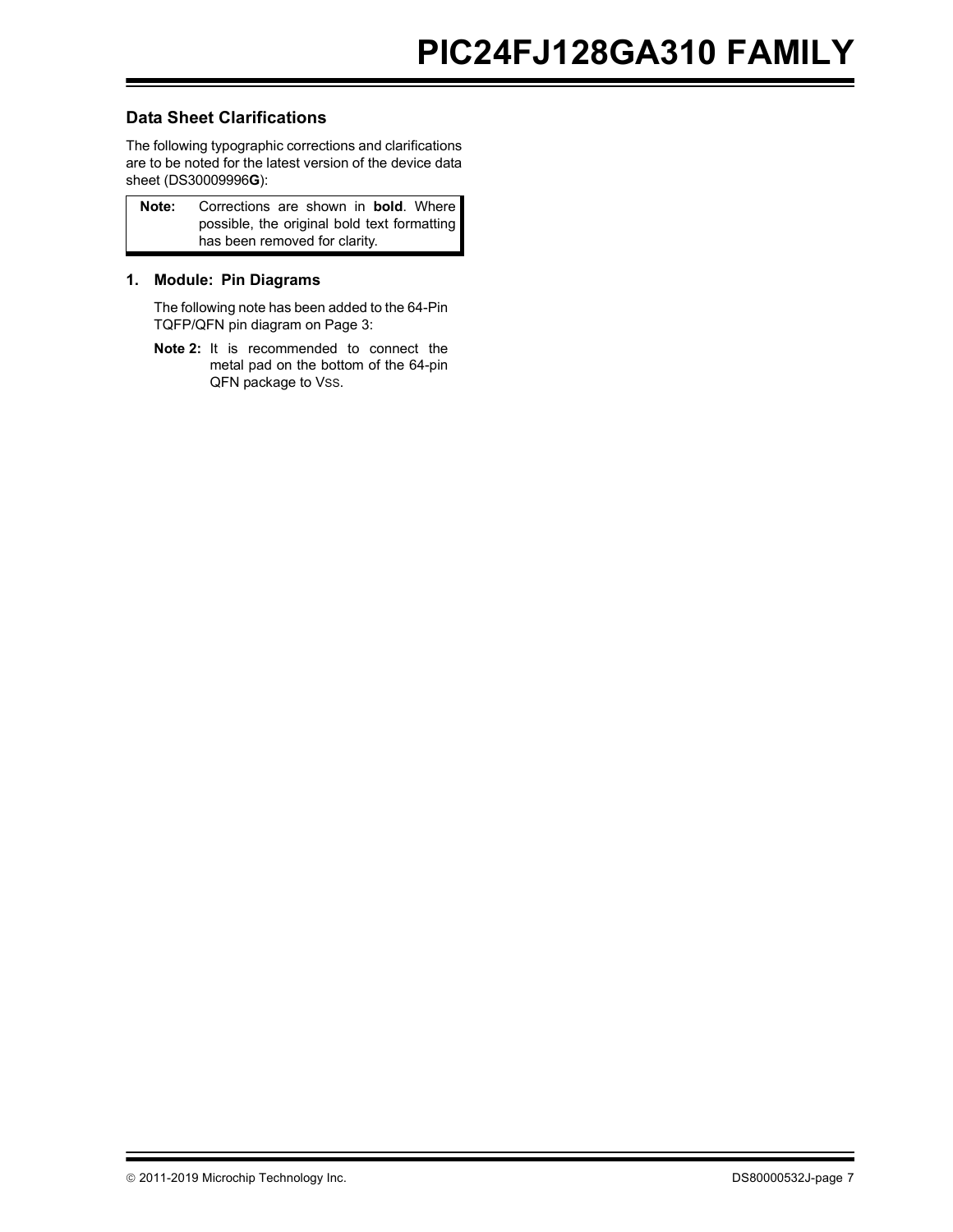#### <span id="page-9-0"></span>**2. Module: Packaging Information**

The 64-Lead Plastic Quad Flat, No Lead Package (MR) drawings on Pages 391 through 393 have been replaced with the C04-154A package drawings shown below.

#### 64-Lead Plastic Quad Flat, No Lead Package (MR) - 9x9x0.9 mm Body with 5.40 x 5.40 Exposed Pad [QFN]



Microchip Technology Drawing C04-154A Sheet 1 of 2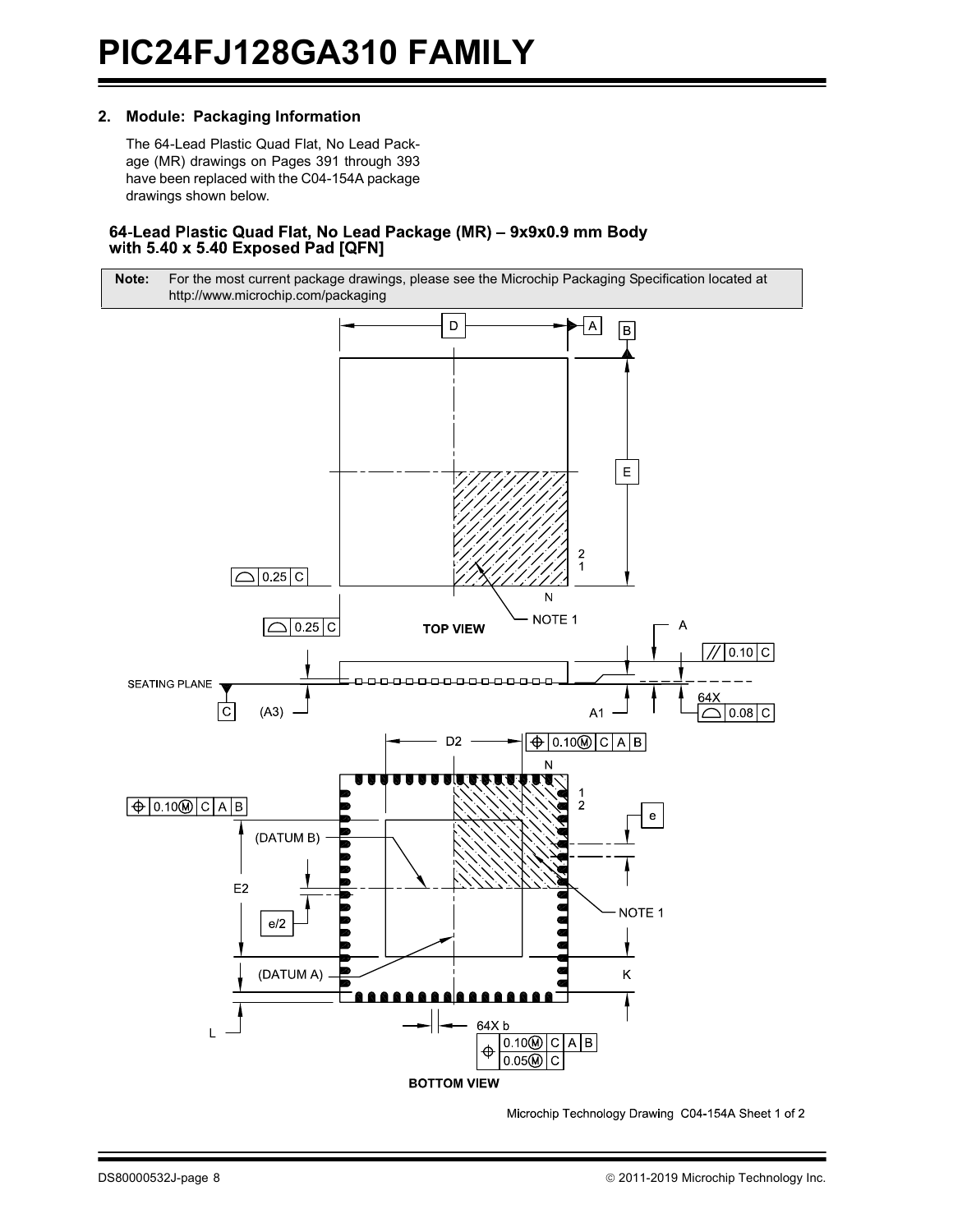#### 64-Lead Plastic Quad Flat, No Lead Package (MR) - 9x9x0.9 mm Body with 5.40 x 5.40 Exposed Pad [QFN]

**Note:** For the most current package drawings, please see the Microchip Packaging Specification located at http://www.microchip.com/packaging



|                           | Units          |            |            | <b>MILLIMETERS</b> |  |
|---------------------------|----------------|------------|------------|--------------------|--|
| <b>Dimension Limits</b>   | <b>MIN</b>     | <b>NOM</b> | <b>MAX</b> |                    |  |
| Number of Pins            | N              | 64         |            |                    |  |
| Pitch                     | е              |            | 0.50 BSC   |                    |  |
| Overall Height            | Α              | 0.80       | 0.90       | 1.00               |  |
| Standoff                  | A1             | 0.00       | 0.02       | 0.05               |  |
| <b>Contact Thickness</b>  | A <sub>3</sub> | 0.20 REF   |            |                    |  |
| Overall Width             | Ε              | 9.00 BSC   |            |                    |  |
| <b>Exposed Pad Width</b>  | E2             | 5.30       | 540        | 5.50               |  |
| Overall Length            | D              | 9 00 BSC   |            |                    |  |
| <b>Exposed Pad Length</b> | D <sub>2</sub> | 5.30       | 5.40       | 5.50               |  |
| <b>Contact Width</b>      | b              | 0.20       | 0.25       | 0.30               |  |
| Contact Length            |                | 0.30       | 0.40       | 0.50               |  |
| Contact-to-Exposed Pad    | κ              | 0.20       |            |                    |  |

Notes:

1. Pin 1 visual index feature may vary, but must be located within the hatched area.

2. Package is saw singulated.

3. Dimensioning and tolerancing per ASME Y14.5M.

BSC: Basic Dimension. Theoretically exact value shown without tolerances.

REF: Reference Dimension, usually without tolerance, for information purposes only.

Microchip Technology Drawing C04-154A Sheet 2 of 2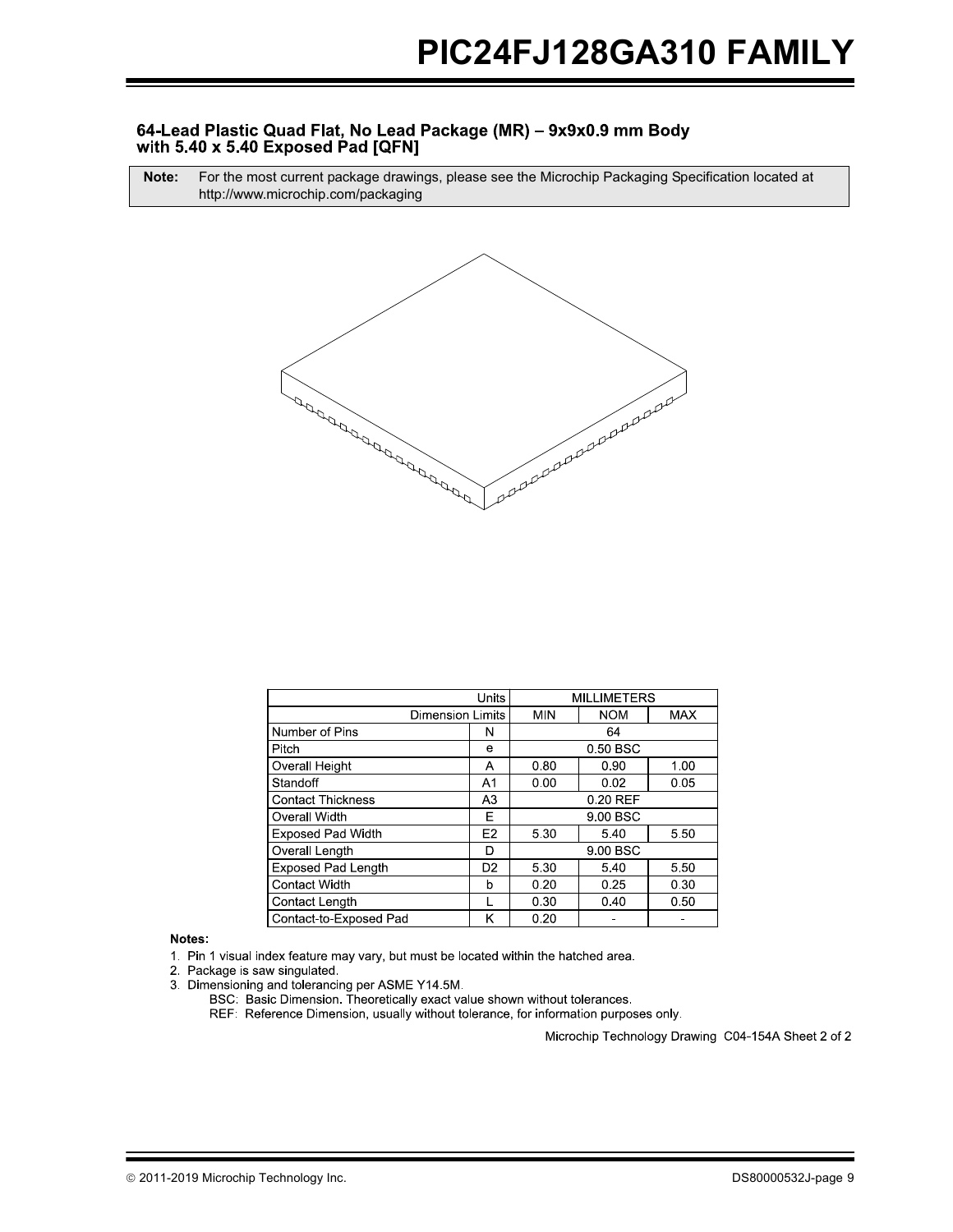## 64-Lead Plastic Quad Flat, No Lead Package (MR) - 9x9x0.9 mm Body [QFN] With 0.40 mm Contact Length and 5.40x5.40mm Exposed Pad

For the most current package drawings, please see the Microchip Packaging Specification located at http://www.microchip.com/packaging **Note:**



|                            | <b>MILLIMETERS</b> |            |            |      |  |
|----------------------------|--------------------|------------|------------|------|--|
| <b>Dimension Limits</b>    | <b>MIN</b>         | <b>NOM</b> | <b>MAX</b> |      |  |
| <b>Contact Pitch</b>       | E                  | 0.50 BSC   |            |      |  |
| Optional Center Pad Width  | W <sub>2</sub>     |            |            | 5.50 |  |
| Optional Center Pad Length | Τ2                 |            |            | 5.50 |  |
| Contact Pad Spacing        | C1                 |            | 8.90       |      |  |
| <b>Contact Pad Spacing</b> | C <sub>2</sub>     |            | 8.90       |      |  |
| Contact Pad Width (X64)    | X1                 |            |            | 0.30 |  |
| Contact Pad Length (X64)   | Υ1                 |            |            | 0.85 |  |
| Distance Between Pads      | G                  | 0.20       |            |      |  |

#### Notes:

1. Dimensioning and tolerancing per ASME Y14.5M

BSC: Basic Dimension. Theoretically exact value shown without tolerances.

Microchip Technology Drawing No. C04-2154A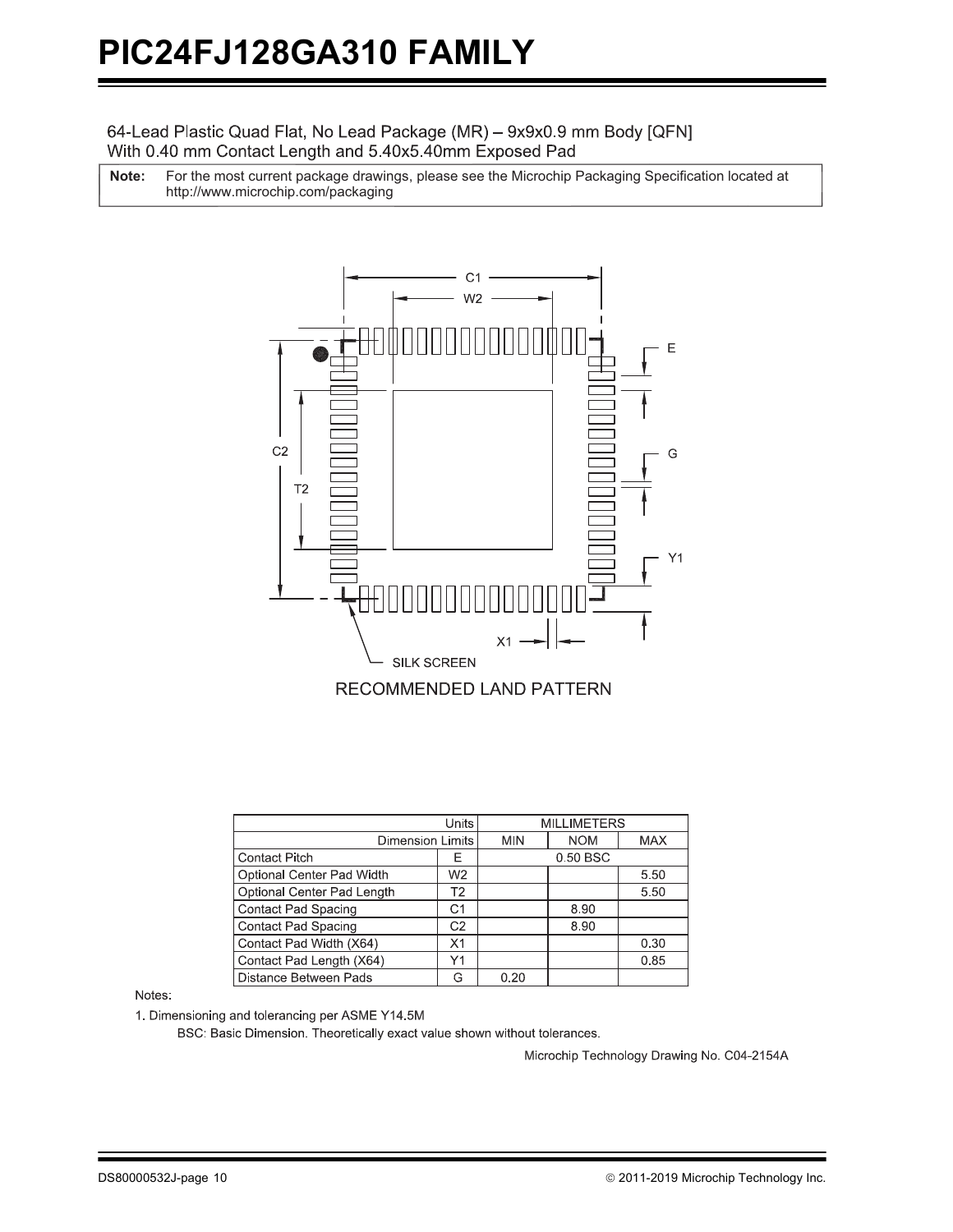# **APPENDIX A: DOCUMENT REVISION HISTORY**

#### Rev A Document (11/2011)

Initial release of this document. Includes silicon issues 1 (A/D Conversion During Sleep), 2 (A/D Auto-Scan Mode), 3 (A/D Accuracy), 4 (VBTBOR) and 5 (RTCC). Added data sheet clarification 1 (Section 22.0 Real Time Clock and Calendar).

#### Rev B Document (4/2012)

Included changes to silicon issue 1 (A/D Conversion During Sleep) and added silicon issues 8 (A/D) and 9 (Reset), and added data sheet clarifications 2 (Special Features), 3 (Special Features), 4 (Special Features), 5 (Timer1), 6 (Pin Diagrams), 7 (Pin Diagrams), 8 (Guidelines for Getting Started with 16-Bit Microcontrollers), 9 (Memory Organization), 10 (I/O Ports), 11 (Memory Organization), 12 (I/O Ports), 13 (Electrical Characteristics), 14 (Electrical Characteristics), 15 (12-Bit A/D Converter with Threshold Scan), 16 (Real-Time Clock and Calendar – RTCC) and 17 (A/D Converter).

#### Rev C Document (7/2012)

Added silicon revision C0 to document, with existing silicon issues 3 (A/D, Accuracy) and 9 (Reset).

Added new silicon issues 10 (A/D) and 11 (Reset, VBAT and POR) to silicon revision B2. Issue 10 is also added to silicon revision C0.

Added data sheet clarifications 18-19 (A/D), 20- 21 (Memory Organization), 22-24 (Oscillator) and 25 (Power-Saving Features).

Corrected the titles of several existing silicon issues (1, 2, 3, 4, 7 and 8) for compatibility with existing errata documentation. No changes are made to the text of any issues.

Updated the title of data sheet clarification 8 ("Getting Started with 16-bit Microcontrollers") to "Overview".

Updated several data sheet clarification issues (3, 4, 13 and 17) to remove extraneous tables, rows and other information not relevant to the items being changed.

Other minor typographic corrections throughout.

#### Rev D Document (1/2013)

In silicon issue 7 (Core (Deep Sleep)), changed the maximum value for Deep Sleep at 3.3V from 2.5  $\mu$ A to  $6 \mu A$ .

Added data sheet clarifications 26 (Power-Saving Features, 27 (Oscillator Configuration), 28 (Packaging Information), 29 (Serial Peripheral Interface (SPI)) and 30 (I/O Ports).

#### Rev E Document (2/2013)

Indicated that silicon issue 7 is also applicable to silicon revision C0.

Added data sheet clarification 31 (Power-Saving Features).

#### Rev F Document (10/2013)

Added silicon issue 12 (LCD).

#### Rev G Document (6/2014)

Updated silicon issue 4 (Core, VBAT mode) with information regarding VBTBOR in Revision B2 and Revision C0. Added silicon issue 13 (Power-on Reset).

Removed all previous data sheet clarifications that have been addressed in the latest data sheet revision.

#### Rev H (9/2016

Added silicon issue 14 ([Core](#page-6-1)).

Added data sheet clarifications 1 ([Pin Diagrams\)](#page-8-1) and 2 [\(Packaging Information\)](#page-9-0).

#### Rev J (1/2019)

Addedsilicon issue 15 ([Core](#page-7-0)).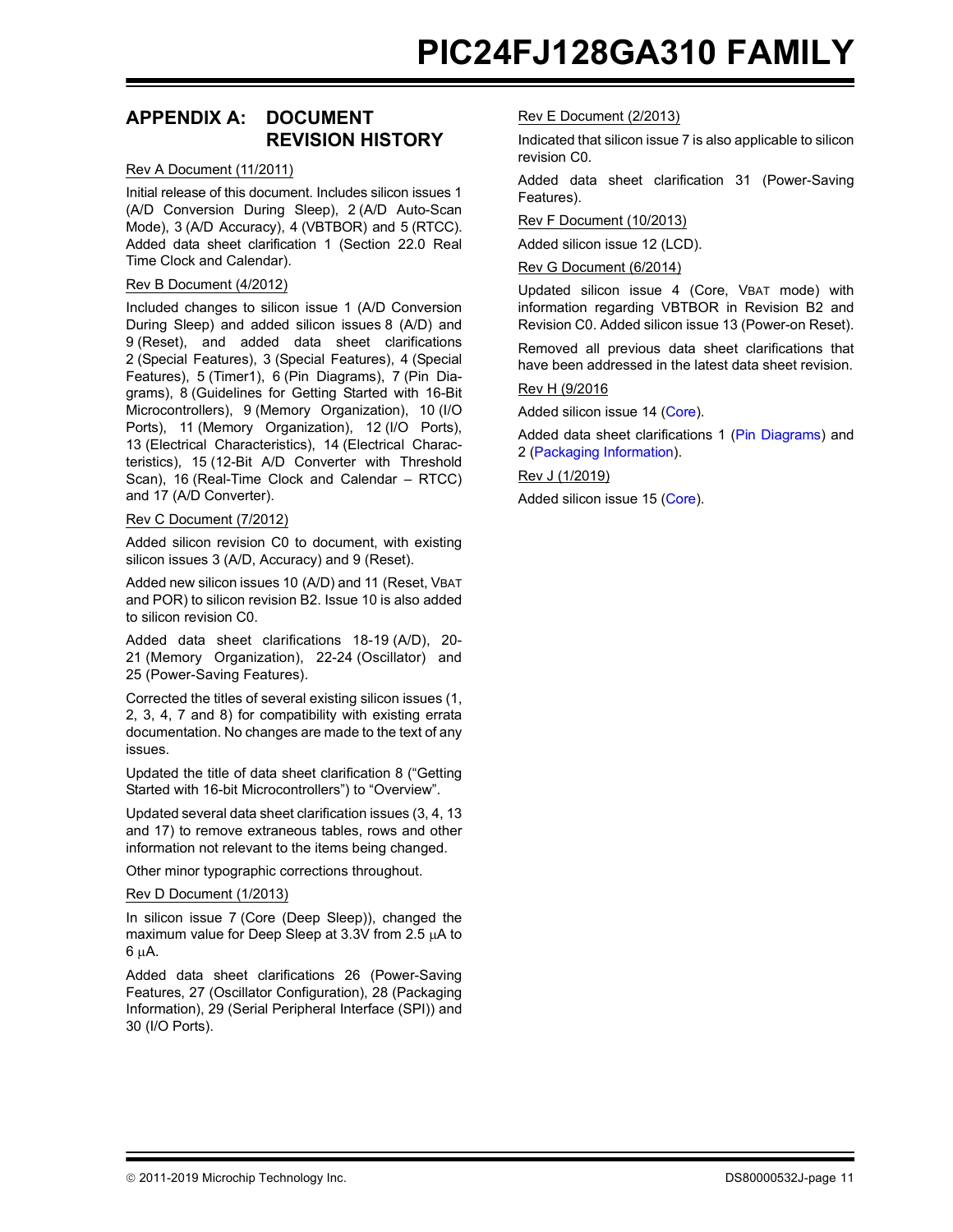# **PIC24FJ128GA310 FAMILY**

**NOTES:**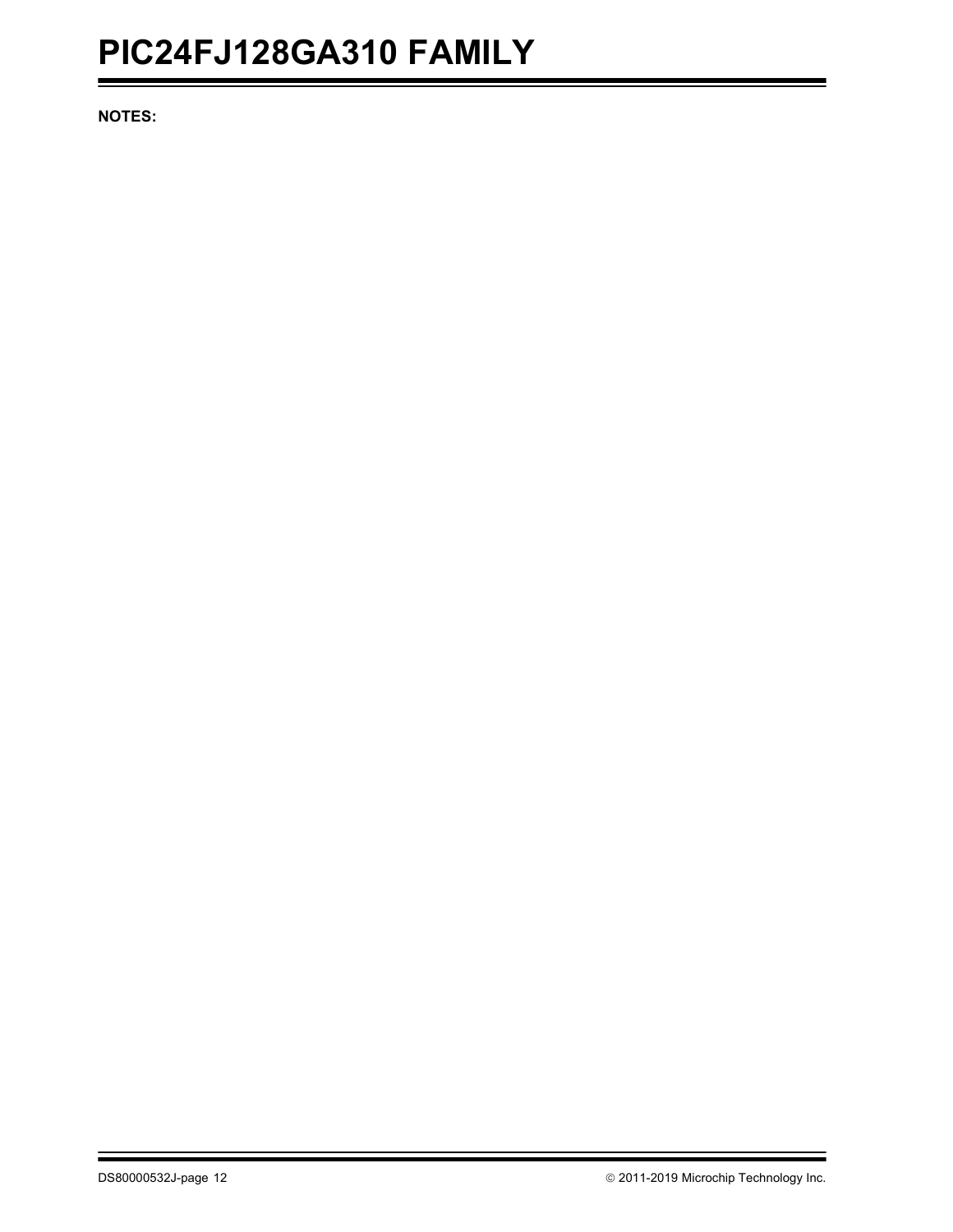#### **Note the following details of the code protection feature on Microchip devices:**

- Microchip products meet the specification contained in their particular Microchip Data Sheet.
- Microchip believes that its family of products is one of the most secure families of its kind on the market today, when used in the intended manner and under normal conditions.
- There are dishonest and possibly illegal methods used to breach the code protection feature. All of these methods, to our knowledge, require using the Microchip products in a manner outside the operating specifications contained in Microchip's Data Sheets. Most likely, the person doing so is engaged in theft of intellectual property.
- Microchip is willing to work with the customer who is concerned about the integrity of their code.
- Neither Microchip nor any other semiconductor manufacturer can guarantee the security of their code. Code protection does not mean that we are guaranteeing the product as "unbreakable."

Code protection is constantly evolving. We at Microchip are committed to continuously improving the code protection features of our products. Attempts to break Microchip's code protection feature may be a violation of the Digital Millennium Copyright Act. If such acts allow unauthorized access to your software or other copyrighted work, you may have a right to sue for relief under that Act.

Information contained in this publication regarding device applications and the like is provided only for your convenience and may be superseded by updates. It is your responsibility to ensure that your application meets with your specifications. MICROCHIP MAKES NO REPRESENTATIONS OR WARRANTIES OF ANY KIND WHETHER EXPRESS OR IMPLIED, WRITTEN OR ORAL, STATUTORY OR OTHERWISE, RELATED TO THE INFORMATION, INCLUDING BUT NOT LIMITED TO ITS CONDITION, QUALITY, PERFORMANCE, MERCHANTABILITY OR FITNESS FOR PURPOSE**.** Microchip disclaims all liability arising from this information and its use. Use of Microchip devices in life support and/or safety applications is entirely at the buyer's risk, and the buyer agrees to defend, indemnify and hold harmless Microchip from any and all damages, claims, suits, or expenses resulting from such use. No licenses are conveyed, implicitly or otherwise, under any Microchip intellectual property rights unless otherwise stated.

*Microchip received ISO/TS-16949:2009 certification for its worldwide headquarters, design and wafer fabrication facilities in Chandler and Tempe, Arizona; Gresham, Oregon and design centers in California and India. The Company's quality system processes and procedures are for its PIC® MCUs and dsPIC® DSCs, KEELOQ® code hopping devices, Serial EEPROMs, microperipherals, nonvolatile memory and analog products. In addition, Microchip's quality system for the design and manufacture of development systems is ISO 9001:2000 certified.*

# **QUALITY MANAGEMENT SYSTEM CERTIFIED BY DNV**   $=$  **ISO/TS 16949** $=$

#### **Trademarks**

The Microchip name and logo, the Microchip logo, AnyRate, AVR, AVR logo, AVR Freaks, BitCloud, chipKIT, chipKIT logo, CryptoMemory, CryptoRF, dsPIC, FlashFlex, flexPWR, Heldo, JukeBlox, KeeLoq, Kleer, LANCheck, LINK MD, maXStylus, maXTouch, MediaLB, megaAVR, MOST, MOST logo, MPLAB, OptoLyzer, PIC, picoPower, PICSTART, PIC32 logo, Prochip Designer, QTouch, SAM-BA, SpyNIC, SST, SST Logo, SuperFlash, tinyAVR, UNI/O, and XMEGA are registered trademarks of Microchip Technology Incorporated in the U.S.A. and other countries.

ClockWorks, The Embedded Control Solutions Company, EtherSynch, Hyper Speed Control, HyperLight Load, IntelliMOS, mTouch, Precision Edge, and Quiet-Wire are registered trademarks of Microchip Technology Incorporated in the U.S.A. Adjacent Key Suppression, AKS, Analog-for-the-Digital Age, Any Capacitor, AnyIn, AnyOut, BodyCom, CodeGuard, CryptoAuthentication, CryptoAutomotive, CryptoCompanion, CryptoController, dsPICDEM, dsPICDEM.net, Dynamic Average Matching, DAM, ECAN, EtherGREEN, In-Circuit Serial Programming, ICSP, INICnet, Inter-Chip Connectivity, JitterBlocker, KleerNet, KleerNet logo, memBrain, Mindi, MiWi, motorBench, MPASM, MPF, MPLAB Certified logo, MPLIB, MPLINK, MultiTRAK, NetDetach, Omniscient Code Generation, PICDEM, PICDEM.net, PICkit, PICtail, PowerSmart, PureSilicon, QMatrix, REAL ICE, Ripple Blocker, SAM-ICE, Serial Quad I/O, SMART-I.S., SQI, SuperSwitcher, SuperSwitcher II, Total Endurance, TSHARC, USBCheck, VariSense, ViewSpan, WiperLock, Wireless DNA, and ZENA are trademarks of Microchip Technology Incorporated in the U.S.A. and other countries.

SQTP is a service mark of Microchip Technology Incorporated in the U.S.A.

Silicon Storage Technology is a registered trademark of Microchip Technology Inc. in other countries.

GestIC is a registered trademark of Microchip Technology Germany II GmbH & Co. KG, a subsidiary of Microchip Technology Inc., in other countries.

All other trademarks mentioned herein are property of their respective companies.

© 2019, Microchip Technology Incorporated, All Rights Reserved. ISBN: 978-1-5224-4088-8

2011-2019 Microchip Technology Inc. DS80000532J-page 13